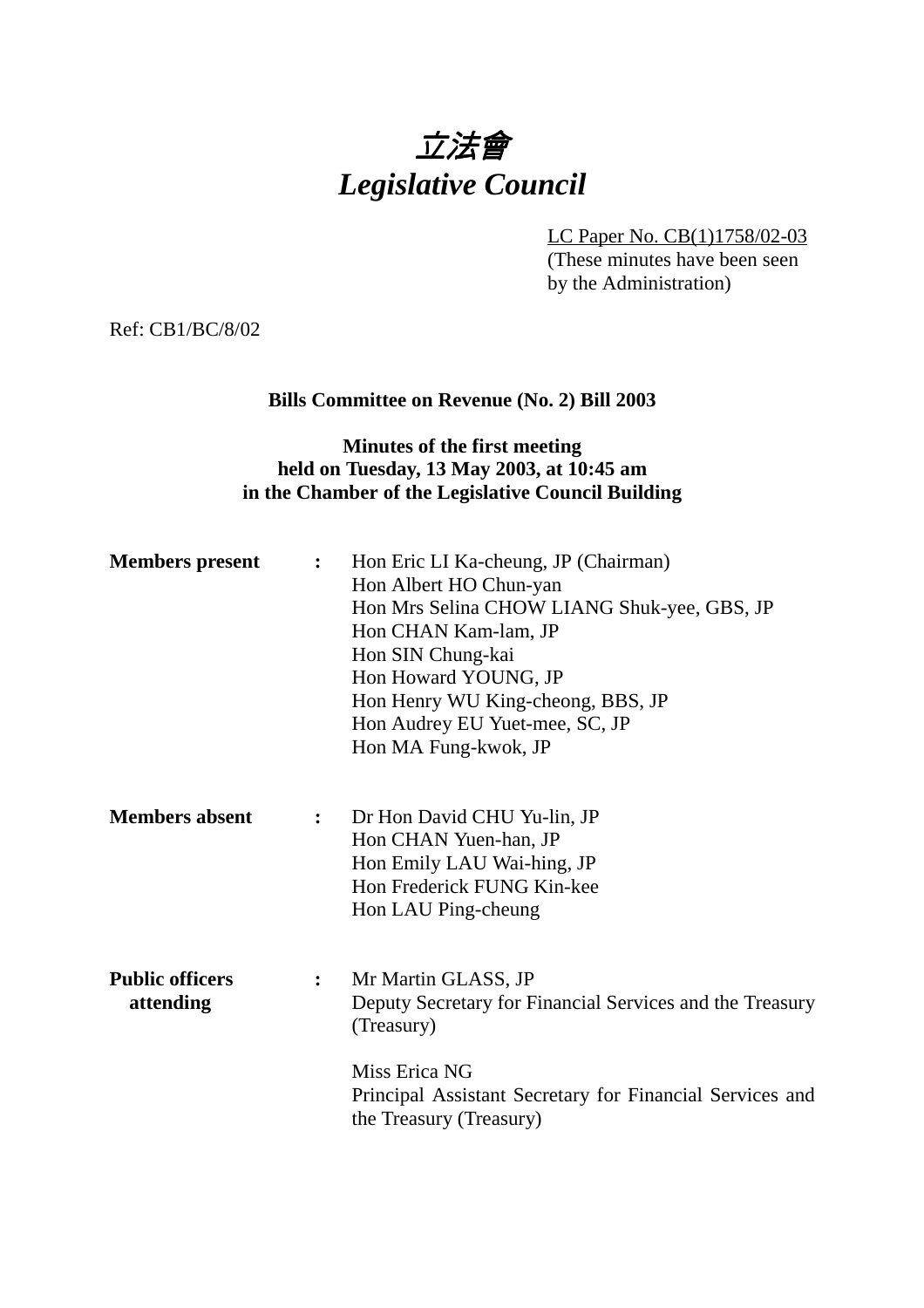|                              | Mrs Alice LAU MAK Yee-ming, JP<br><b>Commissioner of Inland Revenue</b>                       |  |
|------------------------------|-----------------------------------------------------------------------------------------------|--|
|                              | Mr CHU Yam-yuen<br>Assistant Commissioner of Inland Revenue (Unit 2)                          |  |
|                              | Mr SO Chau-chuen<br>Assistant Commissioner of Inland Revenue (Unit 1)                         |  |
|                              | <b>Miss Monica LAW</b><br>Senior Assistant Law Draftsman                                      |  |
|                              | Mr Ivanhoe CHANG<br>Assistant Secretary for Financial Services and the<br>Treasury (Treasury) |  |
| <b>Clerk in attendance :</b> | Miss Polly YEUNG<br>Chief Assistant Secretary (1)3                                            |  |
| <b>Staff in attendance</b>   | : Mr Arthur CHEUNG<br>Senior Assistant Legal Adviser 2                                        |  |
|                              | Mr Matthew LOO<br>Senior Assistant Secretary (1)3                                             |  |

# **I Election of Chairman**

Mr Eric LI was elected Chairman of the Bills Committee.

# **II Meeting with the Administration**

(The Bill and papers for background information

| LC Paper No. $CB(3)540/02-03$ | - Revenue (No. 2) Bill $2003$                                                                                     |  |  |
|-------------------------------|-------------------------------------------------------------------------------------------------------------------|--|--|
| FIN CR 1/7/2201/02            | - The Legislative Council Brief<br>issued by the Financial Services<br>and the Treasury Bureau on 2<br>April 2003 |  |  |
| LC Paper No. $LS91/02-03$     | - The Legal Service Division<br>Report on the Bill                                                                |  |  |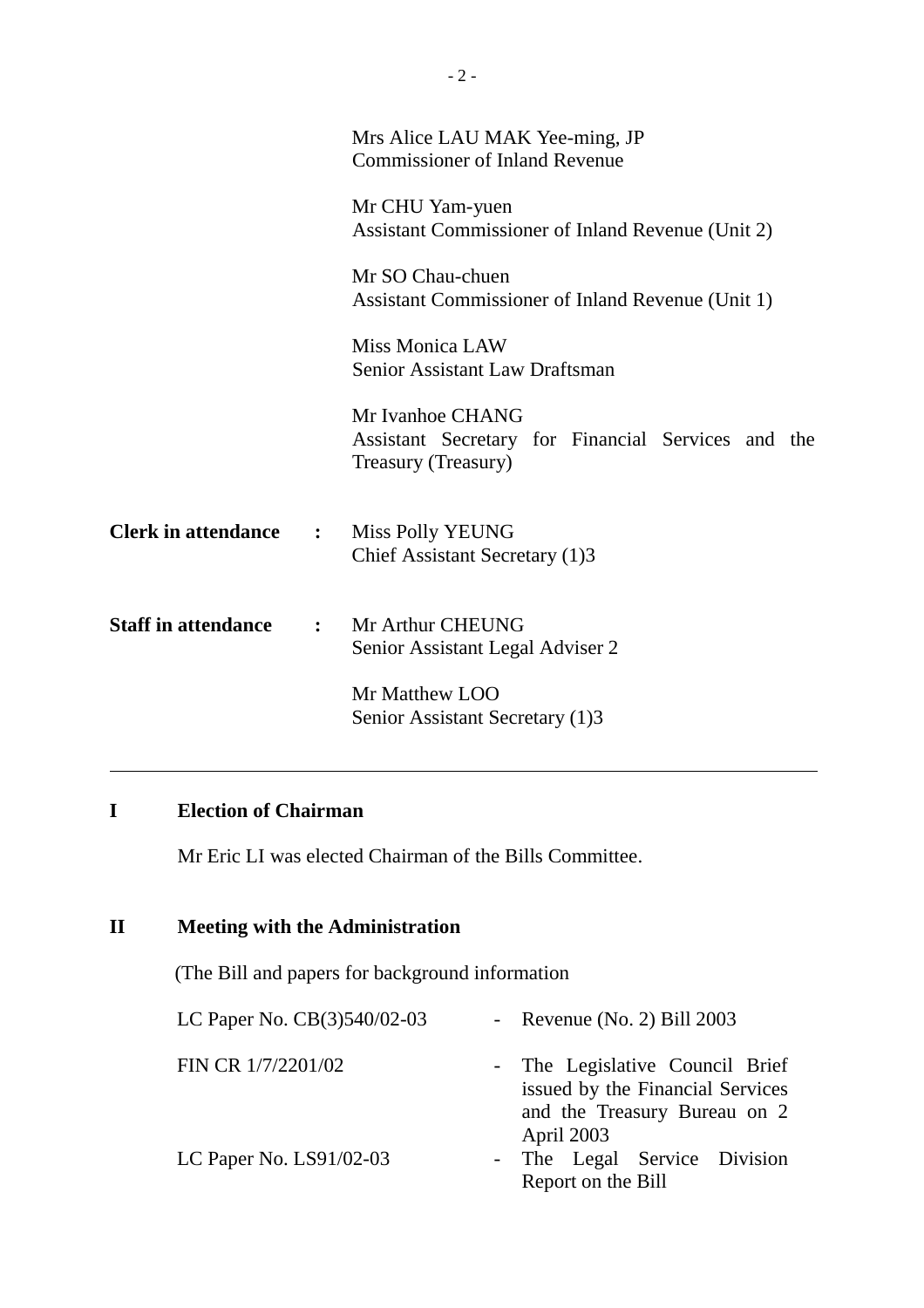LC Paper No.  $CB(1)1643/02-03(02)$  - Marked-up copy of the Bill)

2. The Bills Committee deliberated (Index of proceedings attached at **Annex**).

3. The Administration tabled the document "Effect of revenue proposals on salaries tax liabilities" at the meeting for members' reference.

(*Post-meeting note*: The tabled document was circulated to members vide LC Paper No. CB(1)1672/02-03 on 14 May 2003.)

4. The Bills Committee noted that Senior Assistant Legal Adviser 2 (SALA2) had issued a letter on 12 May 2003 to seek the Administration's clarification on some technical issues of the Bill.

(*Post-meeting note*: SALA2's letter was circulated to members vide LC Paper No. CB(1)1674/02-03 on 15 May 2003.)

#### Follow-up actions to be taken by the Administration

5. At the request of the Bills Committee, the Administration undertook to provide members with the following information:

- (a) With the assistance of the Government Economist, the Administration to try to generate information on the impact of the outbreak of the Severe Acute Respiratory Syndrome (including the proposed relief measures) on the revenue estimates;
- (b) To illustrate the effect of the reversion of the marginal tax rates and tax bands under salaries tax to their levels before the concessions made in 1998-99 by adding the analysis and information back to1997- 98 to the table "Effect of the revision of the marginal tax bands and rates on tax payable for the first \$120,000 chargeable income" in the Supplement to the Financial Secretary's Budget Speech 2003-04;
- (c) To provide the Committee Stage Amendments to clause 3 of the Bill, with the necessary explanation, on the proposed removal of exemption for holiday warrant and passage, and to consider the impact, if any, on the airline/travel industry;
- (d) To provide a paper to explain how the effective tax rate of 5.25% on deeming assessable profits was arrived at pursuant to the proposed amendments under clause 5 of the Bill; and to compare the proposed arrangement with neighbouring countries such as Japan, Korea and Singapore; and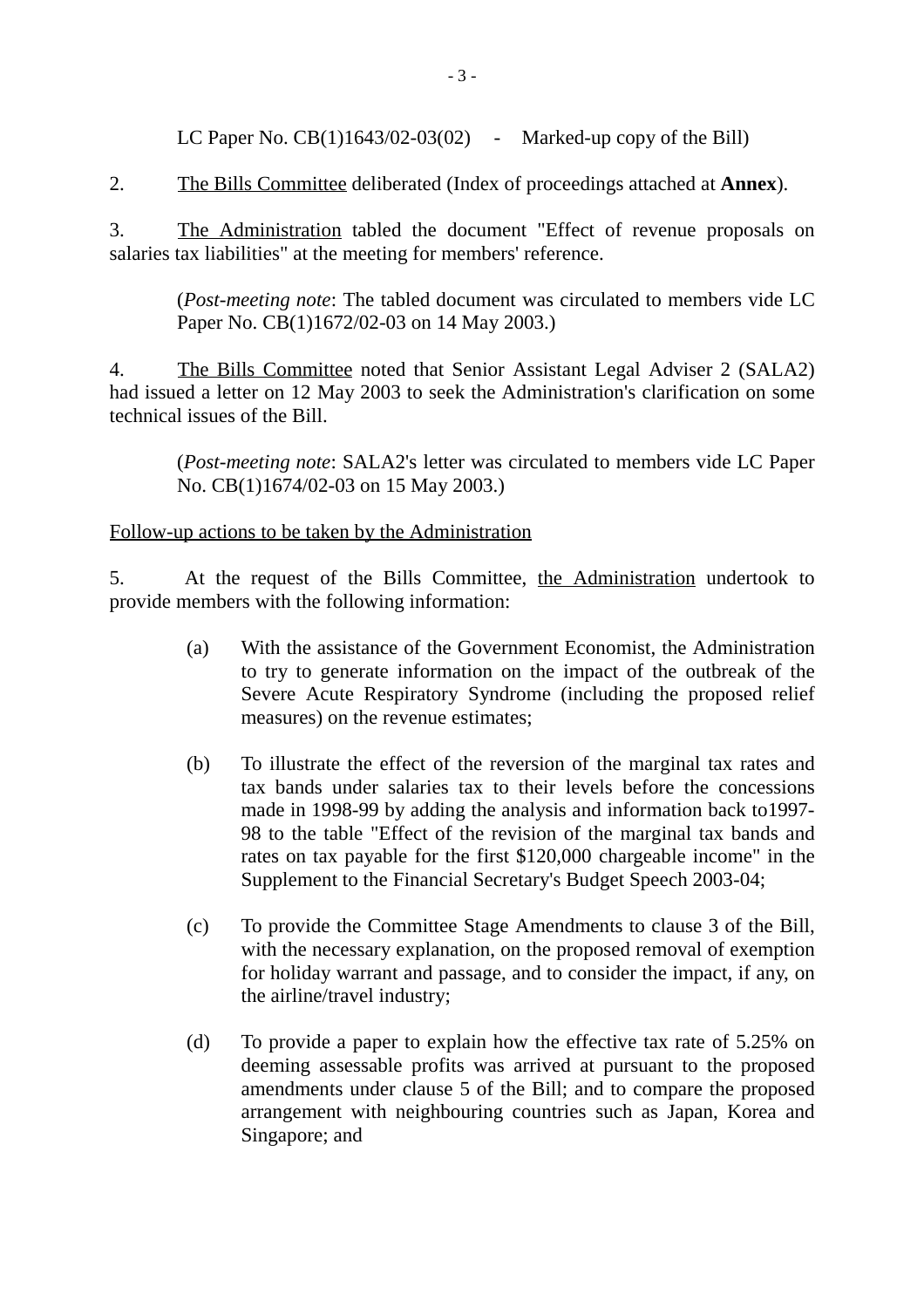(e) To clarify the effect of clauses 2 and 15(6) in response to SALA2's letter dated 12 May 2003 (LC Paper No. CB(1)1674/02-03(01)).

Public consultation

6. The Bills Committee discussed and agreed that views on the Bill should be sought. As agreed by the Committee, the Clerk would:

- (a) arrange for the invitation of public views by uploading a general invitation notice onto the Website of the Legislative Council; and
- (b) issue letters to chambers of commerce, related professional associations, travel-related organizations and copyright and trade mark-related organizations to invite views, if any, on the Bill.

(*Post-meeting note*: The invitation note was uploaded onto the LegCo Website on 14 May 2003. Letters were issued to relevant organizations on 14 May 2003. Members were informed of the list of invitees vide LC Paper No. CB(1)1675/02-03 dated 15 May 2003 and invited to make further suggestions, if any.)

7. Having deliberated on the policy aspects of the Bill, members agreed to commence clause-by-clause scrutiny of the Bill.

Dates of next meetings

8. The Bills Committee agreed that the second and third meeting be held as follows:

| Date                   | <b>Time</b>          |
|------------------------|----------------------|
| 27 May 2003 (Tuesday)  | 10:45 am to 12:45 pm |
| $6$ June 2003 (Friday) | 8:30 am to 10:30 am  |

Members agreed that if deputations would like to present views to the Bills Committee, they would be invited to attend the second meeting on 27 May 2003.

#### **III Any other business**

9. There being no other business, the meeting ended at 12:40 pm.

Council Business Division 1 Legislative Council Secretariat 26 May 2003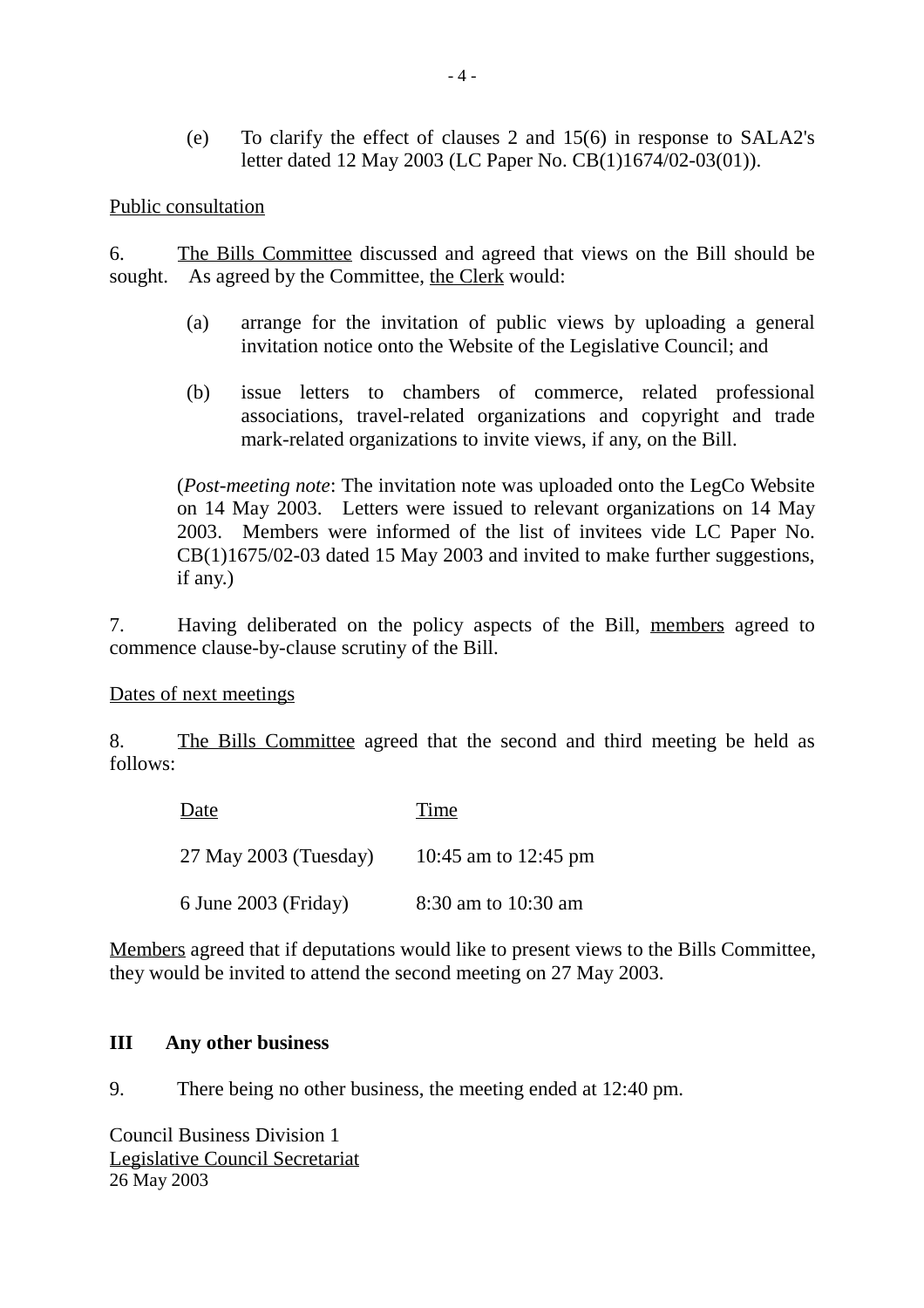#### **Annex**

#### **Proceedings of the meeting of the Bills Committee on Revenue (No. 2) Bill 2003 First meeting on Tuesday, 13 May 2003, at 10:45 am in the Chamber of the Legislative Council Building**

| <b>Time marker</b> | <b>Speaker</b>                                    | Subject(s)                                                                                                                                                                  | <b>Action required</b>                                                                          |
|--------------------|---------------------------------------------------|-----------------------------------------------------------------------------------------------------------------------------------------------------------------------------|-------------------------------------------------------------------------------------------------|
| $000000 - 000047$  | Mr Eric LI<br>Mrs Selina CHOW<br>Mr SIN Chung-kai | <b>Election of Chairman</b>                                                                                                                                                 |                                                                                                 |
| 000048 - 000726    | Chairman<br>Administration                        | <b>Briefing</b><br>by<br>the<br>Administration                                                                                                                              |                                                                                                 |
| 000727 - 000904    | Chairman<br>Mr SIN Chung-kai                      | Public consultation on the<br><b>Bill</b>                                                                                                                                   |                                                                                                 |
| 000905 - 001537    | Chairman<br>Mrs Selina CHOW<br>Administration     | Impact of the outbreak of<br>the<br>Severe<br>Acute<br>Respiratory Syndrome on<br>the revenue estimates                                                                     | The Administration to<br>take follow-up action<br>set out in paragraph<br>$5(a)$ of the minutes |
| 001538 - 001805    | Chairman<br>Administration                        | Comprehensive review on<br>revenue intake                                                                                                                                   |                                                                                                 |
| 001806 - 003642    | Chairman<br>Administration<br>Mrs Selina CHOW     | of<br>the<br>Effect<br>proposed<br>reversion of the marginal tax<br>bands and rates on tax to<br>levels before<br>their<br>the<br>concessions in 1998-99                    | The Administration to<br>take follow-up action<br>set out in paragraph<br>$5(b)$ of the minutes |
| 003643 - 004325    | Mr SIN Chung-kai<br>Administration<br>Chairman    | of<br>Effect<br>Bill<br>the<br><sub>on</sub><br>provisional tax                                                                                                             |                                                                                                 |
| 004326 - 004445    | Chairman<br>Mr SIN Chung-kai                      | Initial stance of Members of<br>the Democratic Party that<br>they would object to clause<br>10 and part of clause 11, and<br>would support the other<br>proposed provisions |                                                                                                 |
| $004446 - 004613$  | Chairman<br>Mr CHAN Kam-lam                       | Initial stance of Members of<br>the Democratic Alliance for<br>Betterment of Hong Kong<br>that they supported the Bill                                                      |                                                                                                 |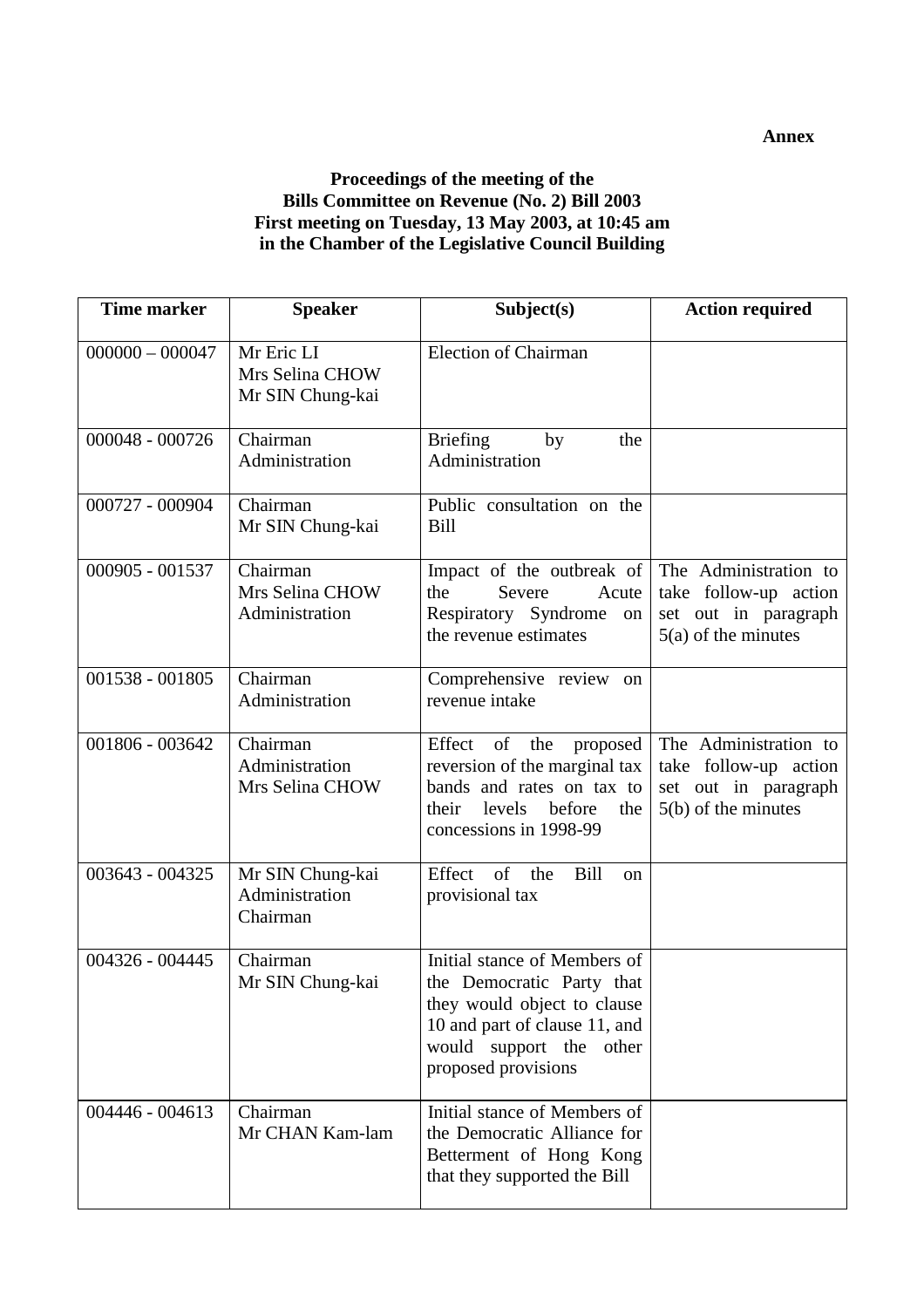| <b>Time marker</b> | <b>Speaker</b>                                                     | Subject(s)                                                                                                                                                                                                                                                                             | <b>Action required</b>                        |
|--------------------|--------------------------------------------------------------------|----------------------------------------------------------------------------------------------------------------------------------------------------------------------------------------------------------------------------------------------------------------------------------------|-----------------------------------------------|
| $004614 - 004710$  | Chairman<br>Mr SIN Chung-kai<br>Administration                     | Exemption<br>for<br>holiday<br>warrant and passage                                                                                                                                                                                                                                     |                                               |
| 004711 - 004900    | Chairman<br>Mrs Selina CHOW                                        | Initial stance of Members of<br>the Liberal Party that they<br>supported the Bill                                                                                                                                                                                                      |                                               |
| 004901 - 004950    | Chairman                                                           | Views of the accounting<br>professions on the Bill that<br>they basically supported the<br>Bill taking into account of<br>the proposed salaries tax<br>rebate                                                                                                                          |                                               |
| $004951 - 005105$  | Chairman                                                           | Invitations for views on the<br><b>Bill</b>                                                                                                                                                                                                                                            | Clerk to inform the<br>relevant organizations |
| $005106 - 005445$  | Chairman<br>Administration                                         | Legislative timetable<br>Administration<br>The<br>(a)<br>hoped to enact the Bill<br>within<br>the<br>current<br>LegCo session.<br>Administration<br>The<br>(b)<br>effect<br>would<br>the<br>proposed salaries tax<br>rebate by subsidiary<br>legislation<br>under<br>negative vetting. |                                               |
| 005446 - 010510    | Chairman<br>Mr CHAN Kam-lam<br>Mr SIN Chung-kai<br>Mrs Selina CHOW | Invitations for views on the<br>Bill                                                                                                                                                                                                                                                   |                                               |
| 010511 - 010737    | Chairman<br>Mr CHAN Kam-lam<br>Mrs Selina CHOW                     | Clause<br>clause<br>by<br>examination of the Bill                                                                                                                                                                                                                                      |                                               |
| 010758 - 010828    | Chairman<br>Administration                                         | Clauses 1 and 2                                                                                                                                                                                                                                                                        |                                               |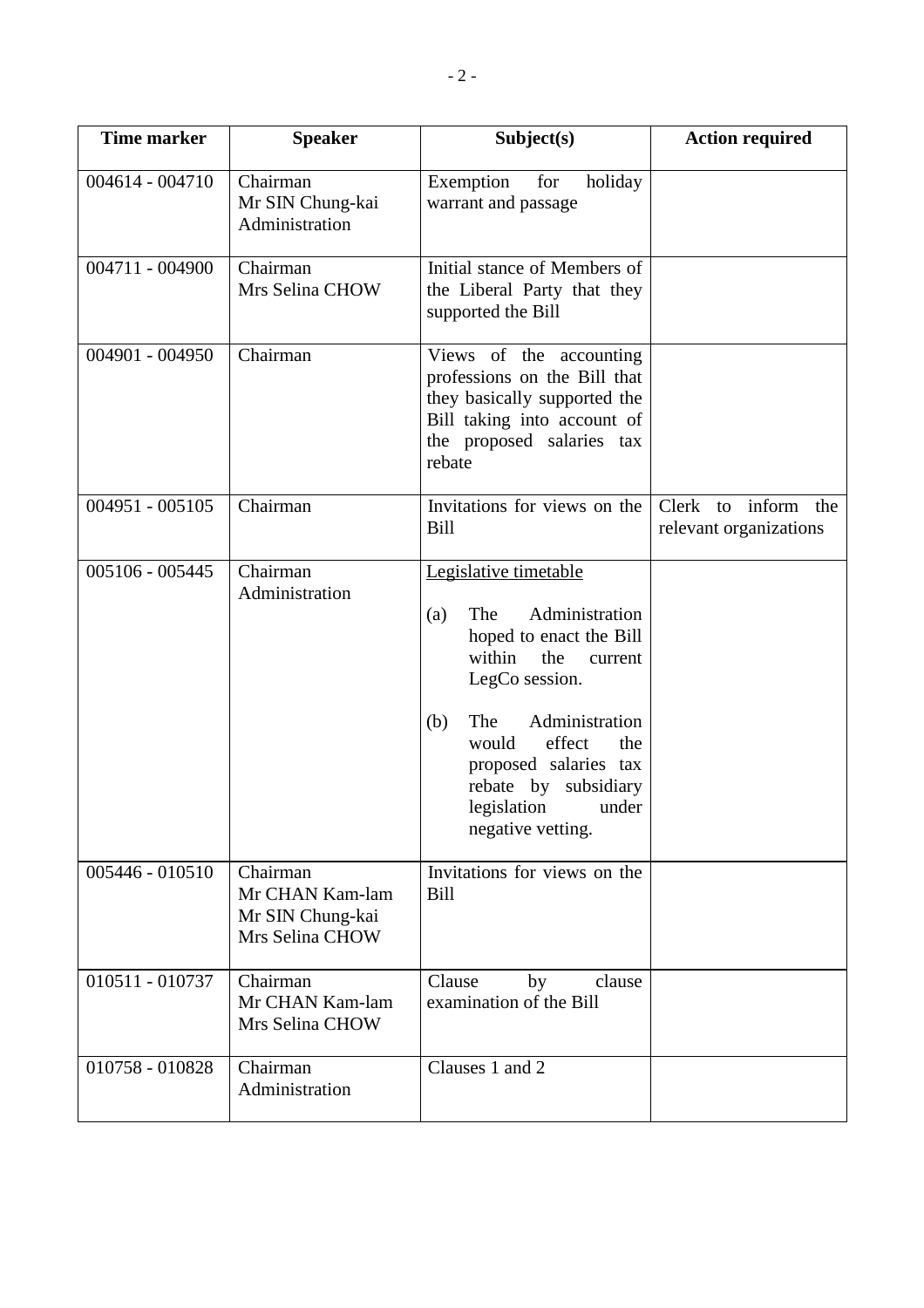| <b>Time marker</b> | <b>Speaker</b>                                                                    | Subject(s)                                                                                                           | <b>Action required</b>                                                                          |
|--------------------|-----------------------------------------------------------------------------------|----------------------------------------------------------------------------------------------------------------------|-------------------------------------------------------------------------------------------------|
| 010829 - 012040    | Chairman<br>Administration<br>Mr SIN Chung-kai<br>Mrs Selina CHOW<br>Mr Albert HO | 3<br>Clause<br>proposed<br>$\overline{\phantom{a}}$<br>Committee<br>Stage<br>Amendments<br>remove<br>to<br>ambiguity | The Administration to<br>take follow-up action<br>set out in paragraph<br>$5(c)$ of the minutes |
| $012041 - 012423$  | Chairman<br>Administration<br>Mr Albert HO<br>SALA <sub>2</sub>                   | Clause 4                                                                                                             |                                                                                                 |
| 012424 - 012957    | Chairman<br>Administration<br>Mrs Selina CHOW                                     | Clause 5 - effective tax rate<br>deeming<br>assessable<br>on<br>profits                                              | The Administration to<br>take follow-up action<br>set out in paragraph<br>$5(d)$ of the minutes |
| 012958 - 013049    | Chairman<br>Administration<br>Mrs Selina CHOW<br>Mr SIN Chung-kai                 | Clause 7                                                                                                             |                                                                                                 |
| 013050 - 013122    | Chairman<br>Administration                                                        | Clause 6                                                                                                             |                                                                                                 |
| 013123 - 013200    | Chairman<br>Administration                                                        | Chinese<br>$\overline{7}$<br>Clause<br>and<br>version of the Bill                                                    |                                                                                                 |
| 013201 - 013513    | Chairman<br>Administration<br>Mrs Selina CHOW                                     | Clause 8                                                                                                             |                                                                                                 |
| 013514 - 013553    | Chairman<br>Administration                                                        | Clause 9                                                                                                             |                                                                                                 |
| 013554 - 013654    | Chairman<br>Administration                                                        | Clause 10                                                                                                            |                                                                                                 |
| 013655 - 013925    | Chairman<br>Administration<br>Mr SIN Chung-kai                                    | Clause 11                                                                                                            |                                                                                                 |
| 013926 - 014121    | Mr SIN Chung-kai<br>SALA <sub>2</sub><br>Mrs Selina CHOW                          | Procedures to amend certain<br>provisions<br>proposed<br>in<br>clause 11 of the Bill                                 |                                                                                                 |